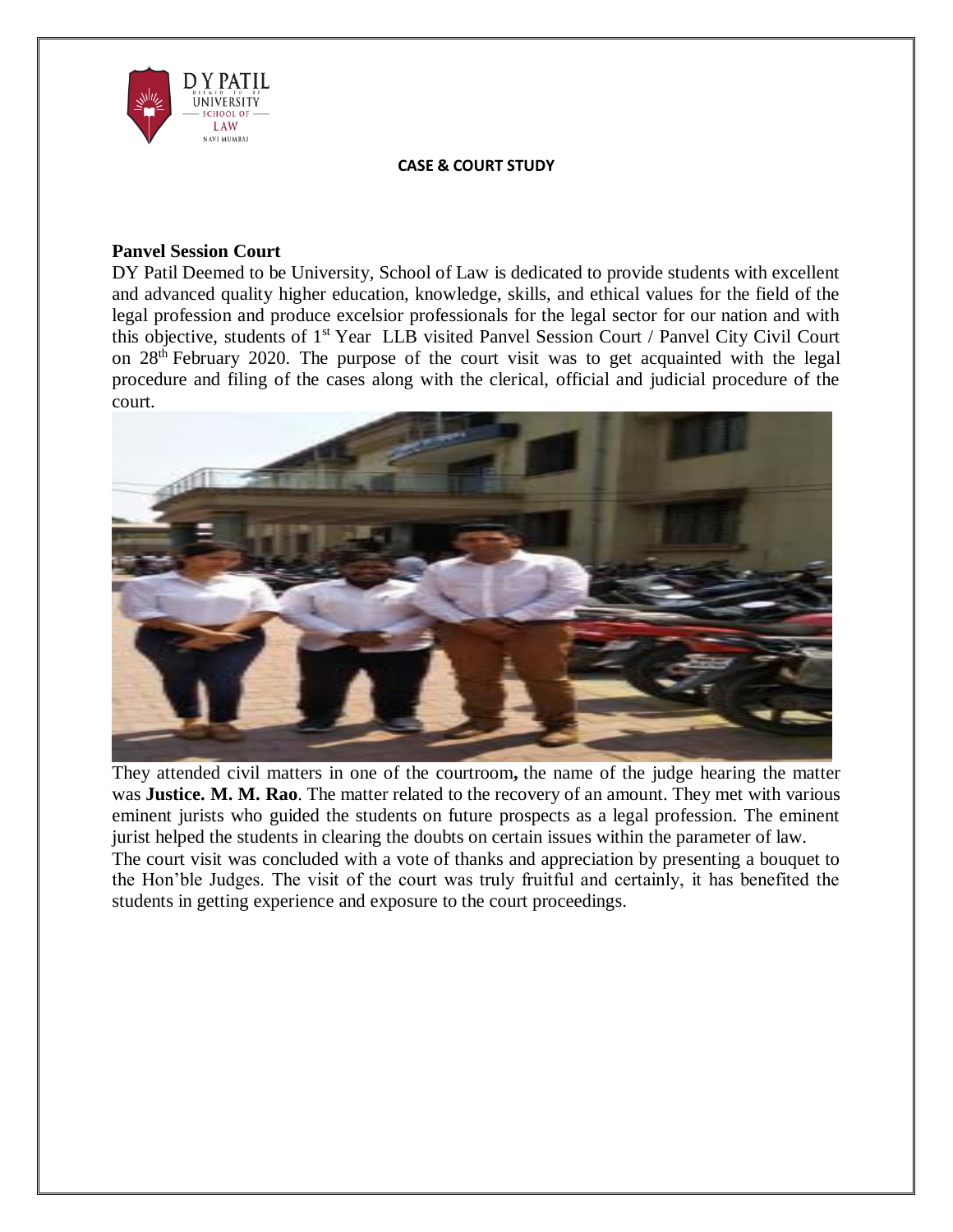

# **The High Court and Session Court Visit**

April 30, 202[0Industrial](http://www.dypatil.edu/schools/schooloflaw/category/industrial-visit/) Visit, [Uncategorized](http://www.dypatil.edu/schools/schooloflaw/category/uncategorized/)

High Court and Session Court Visit were organized on 25<sup>th</sup> November 2019. For students of B.A LLB, B.COM LLB &LLB of Semester1.

DY Patil University, School of Law aims to provide the best quality education that exposes students to the theory and legal doctrine and provides practical skills to which create excellent professionals to serve our nation. Our motive is to provide fully rounded and meticulous legal education with theoretical and practical approaches to prepare top quality scholar of the law profession.

# **OBJECTIVES**

1) The purpose of the visit was to understand the working of a court, the nature of duties of the judicial officers.

2) The visit was to help the student in understanding the role of the court in dispensing justice in any case, the role of prosecutors in a case, the way cases proceed in a court, the way judges, prosecutors and defense lawyers handle the case, the relationship of the prosecutors and the police.

3) This gave an opportunity to understand the actual need of coordination in the justice system.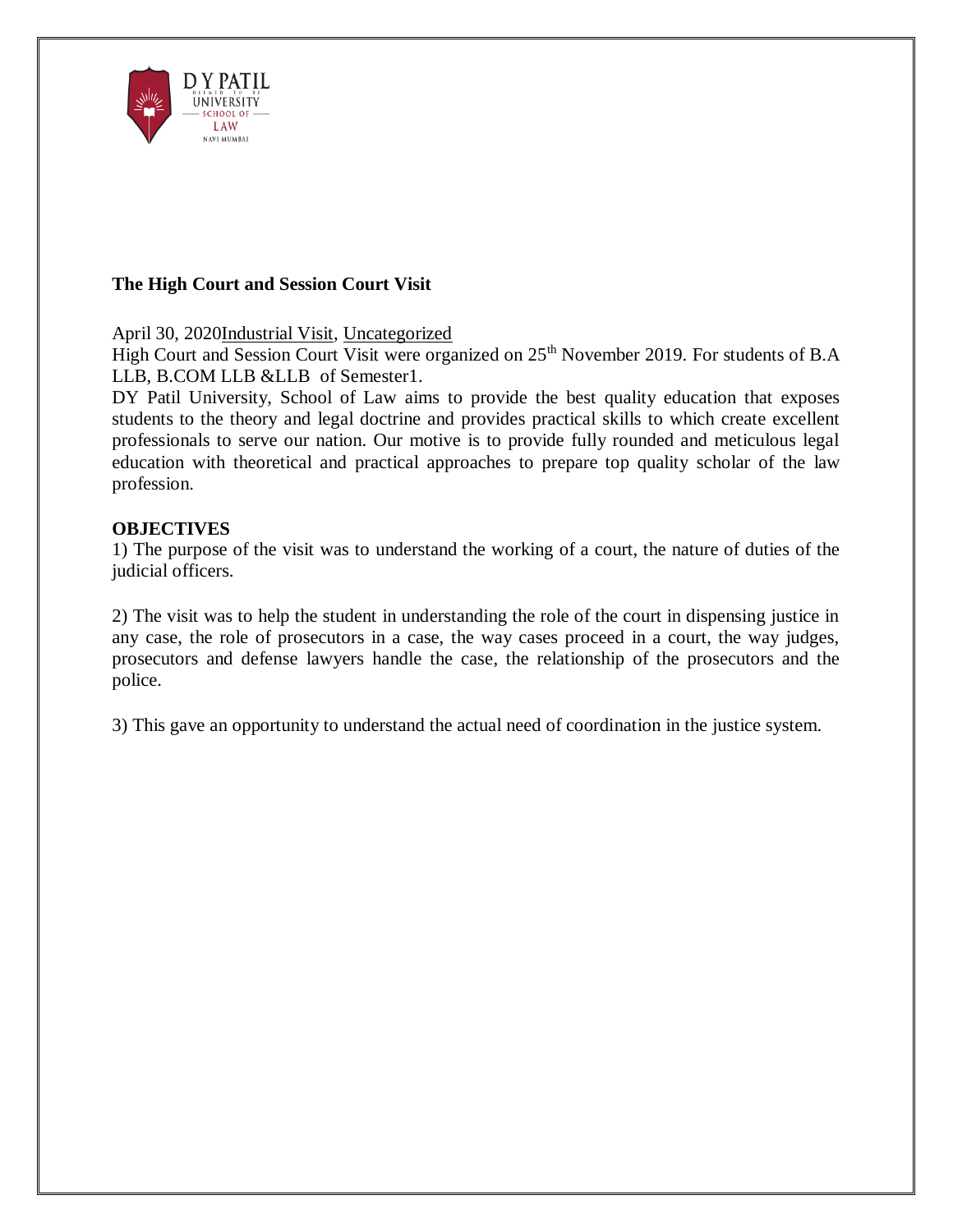

#### **PROGRAMME CONTENTS**

Students of LLB/B.COM LLB/BA LLB Course from School of Law, DY Patil University, Navi Mumbai, visited the Hon'ble District & Session Court and **High Court**, Mumbai 25<sup>th</sup> November 2019. The students were accompanied by Adv. Abhilasha Mane, Mrs. PiyushMaheshwari Assistant Professors at the School of Law.

The purpose of the visit was to understand the working of a court, the nature of duties of the judicial officers. The visit was to help the student in understanding the role of the court in dispensing justice in any case, the role of prosecutors in a case, the way cases proceed in a court, the way judges, prosecutors and defense lawyers handle the case, the relationship of the prosecutors and the police. This gave an opportunity to understand the actual need of coordination in the justice system. The visit included an in-depth study of the day to day functioning of the Civil and Criminal Courts, at different levels and over a vast variety of cases. The aim was to evaluate the resources available and the distribution of power between the judges, the prosecution, and the defense council. The day started with a brief note given to the students about the Court and courtrooms. The student obtained valuable knowledge by Senior Counsel. He explained Court proceedings in detail and suggested the students to read Bare Acts and attend regular class lectures. The students visited different Courtrooms and observed Court Proceedings.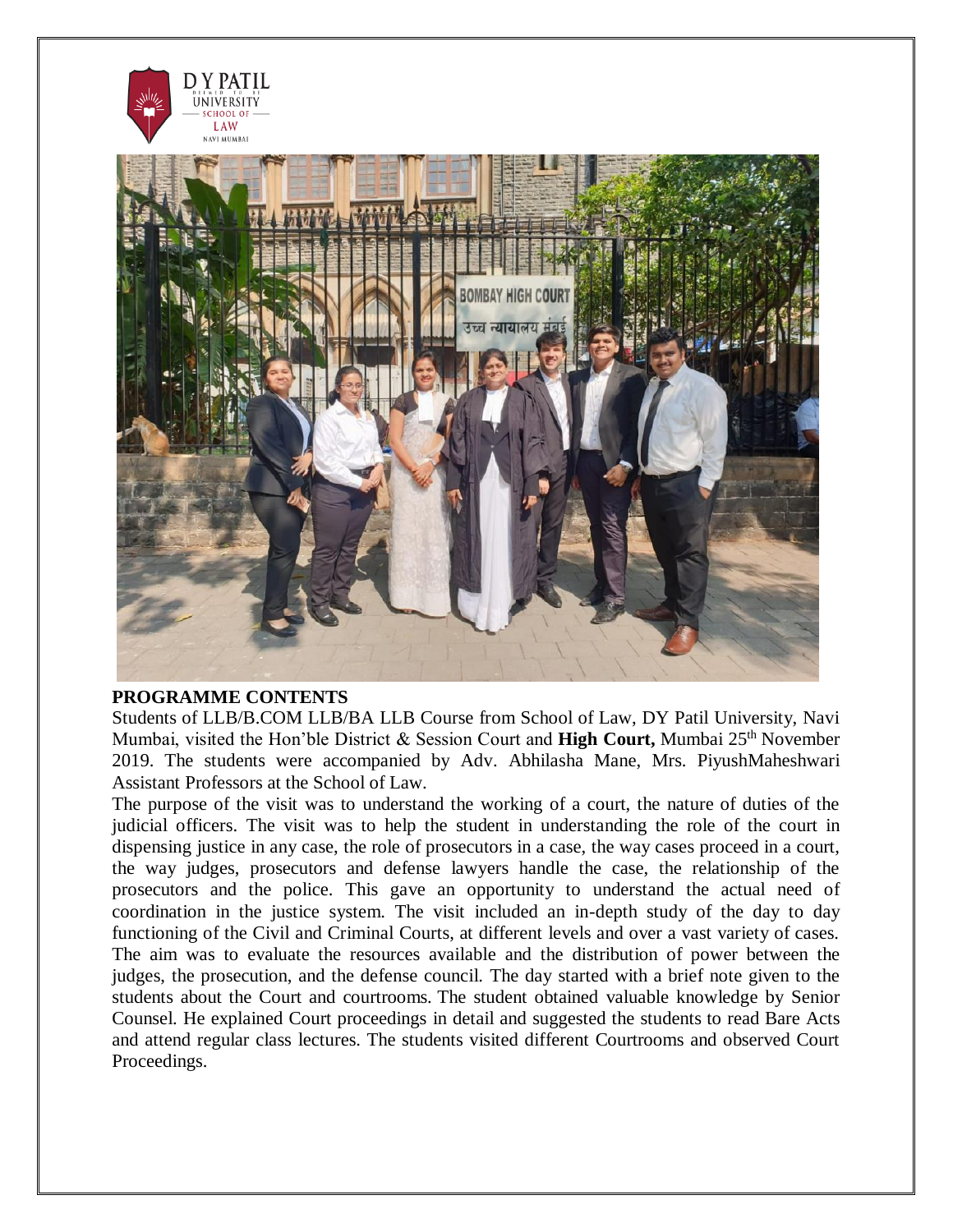

At the end of the day, students were benefited from the visit and interactive session in the Honorable High Court and Session Court.

# **PROGRAM OUTCOMES**

1) The visit was to help the student in understanding the role of the court.

# 2) This visit is a way to Encourage *Students towards legal profession.*

3) It made Students think a bit more about practical applications of the things we were studying, rather than just the theory.